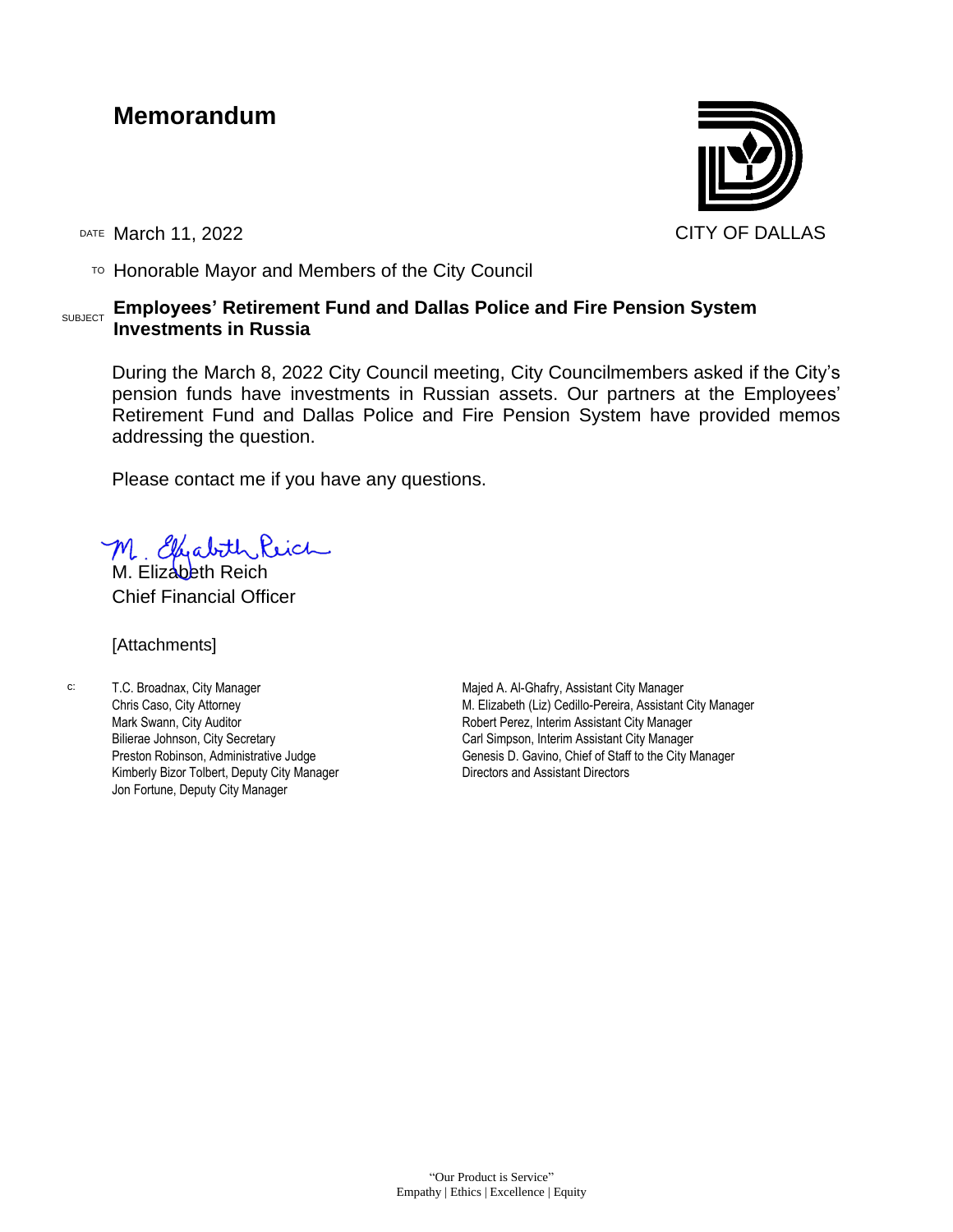

"Provide retirement and superior service to advance the financial security of our members"

March 11, 2022

#### To: M. Elizabeth Reich, Chief Financial Officer

From: Cheryl Alston, Executive Director - Employees' Retirement Fund of the City of Dallas

### RE: **Employees' Retirement Fund of the City of Dallas – Holdings in Ukraine, Russia, and Belarus**

The staff of the Employees' Retirement Fund of the City of Dallas ("Dallas ERF") is closely monitoring the recent development in Ukraine, Russia, and Belarus. The staff has reviewed all current holdings by investment firms that manage money on behalf of the Fund.

Our total exposure is minimal. The market value of our investments in Russia, Belarus, and Ukraine is \$5,388,781.47 or 0.14% of the total Fund.

- Russia: \$3,540,033.00 USD
- Belarus: \$0.00
- Ukraine: \$1,848,748.47 USD

The asset management firms are fiduciaries and have indicated that they plan to manage/reduce their exposure.

Please let me know if you have any questions.

cc: Dallas ERF Board of Trustees